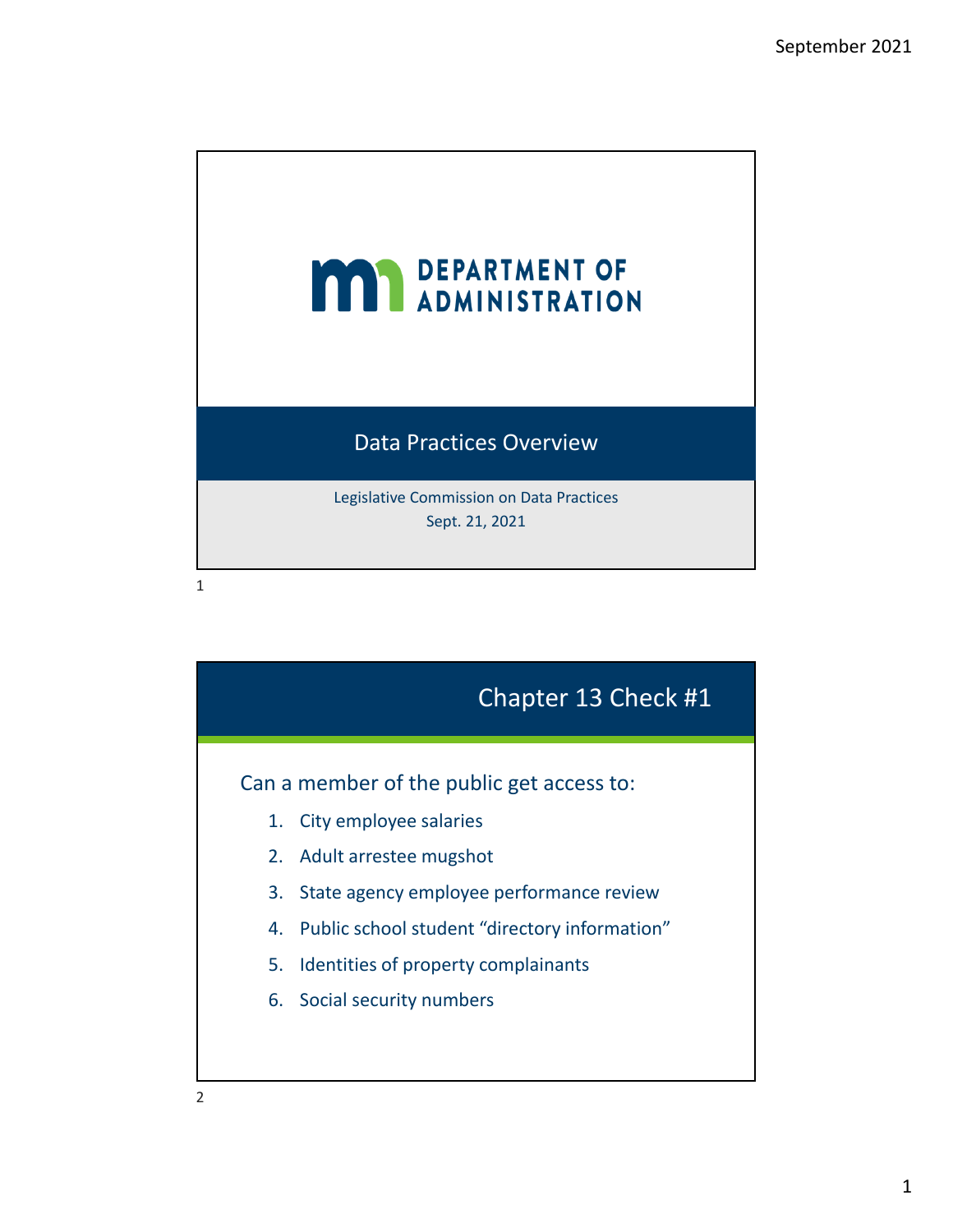

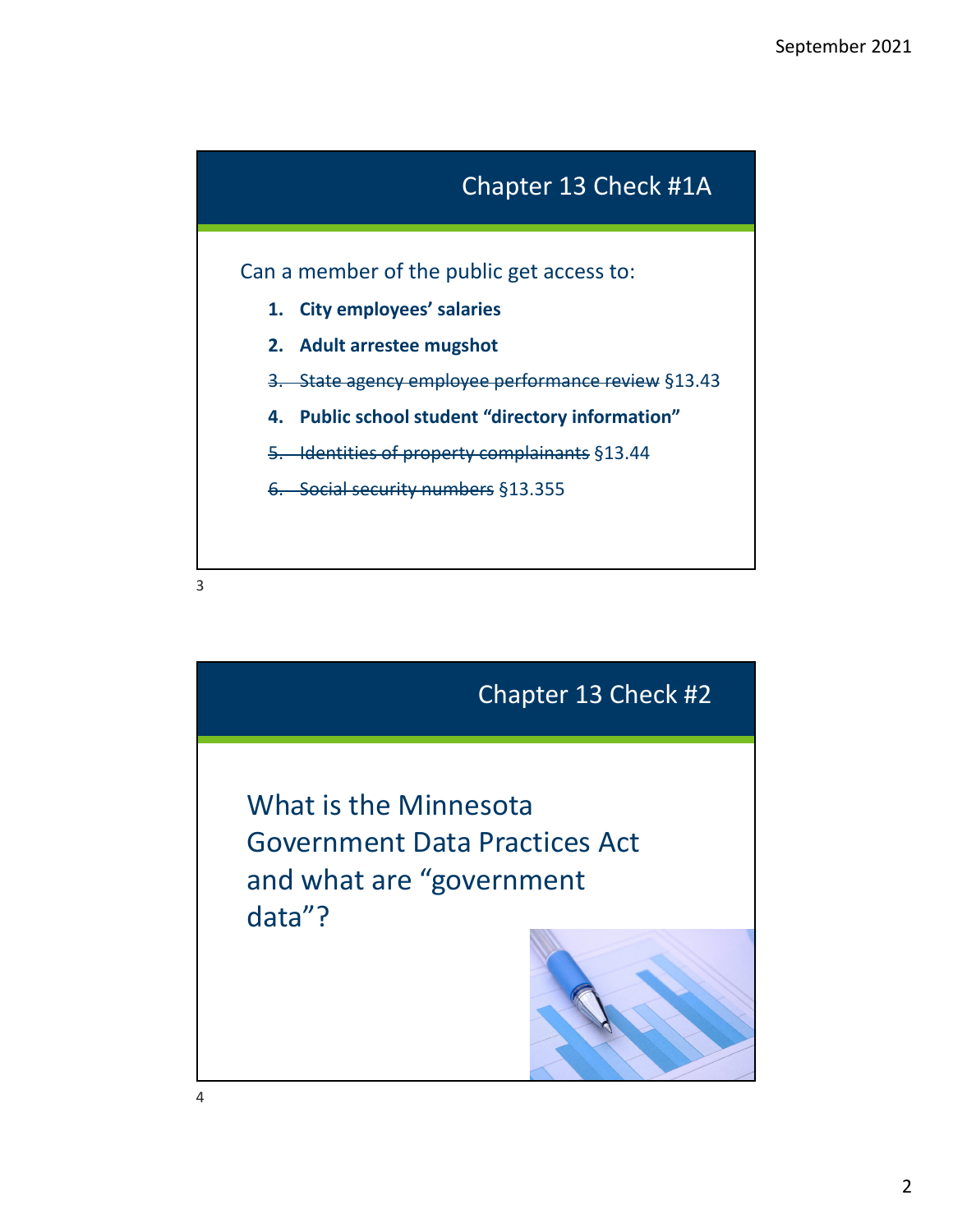

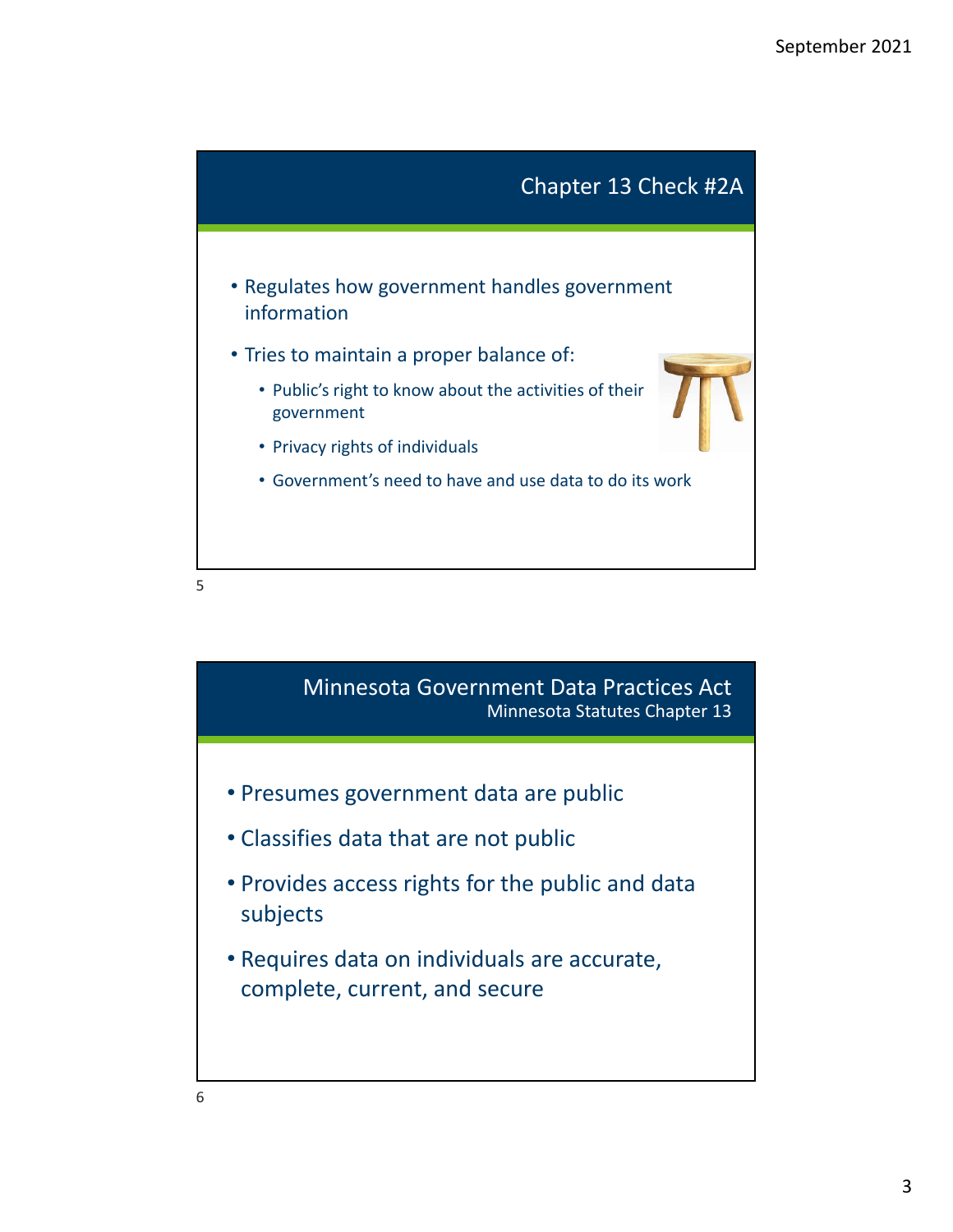

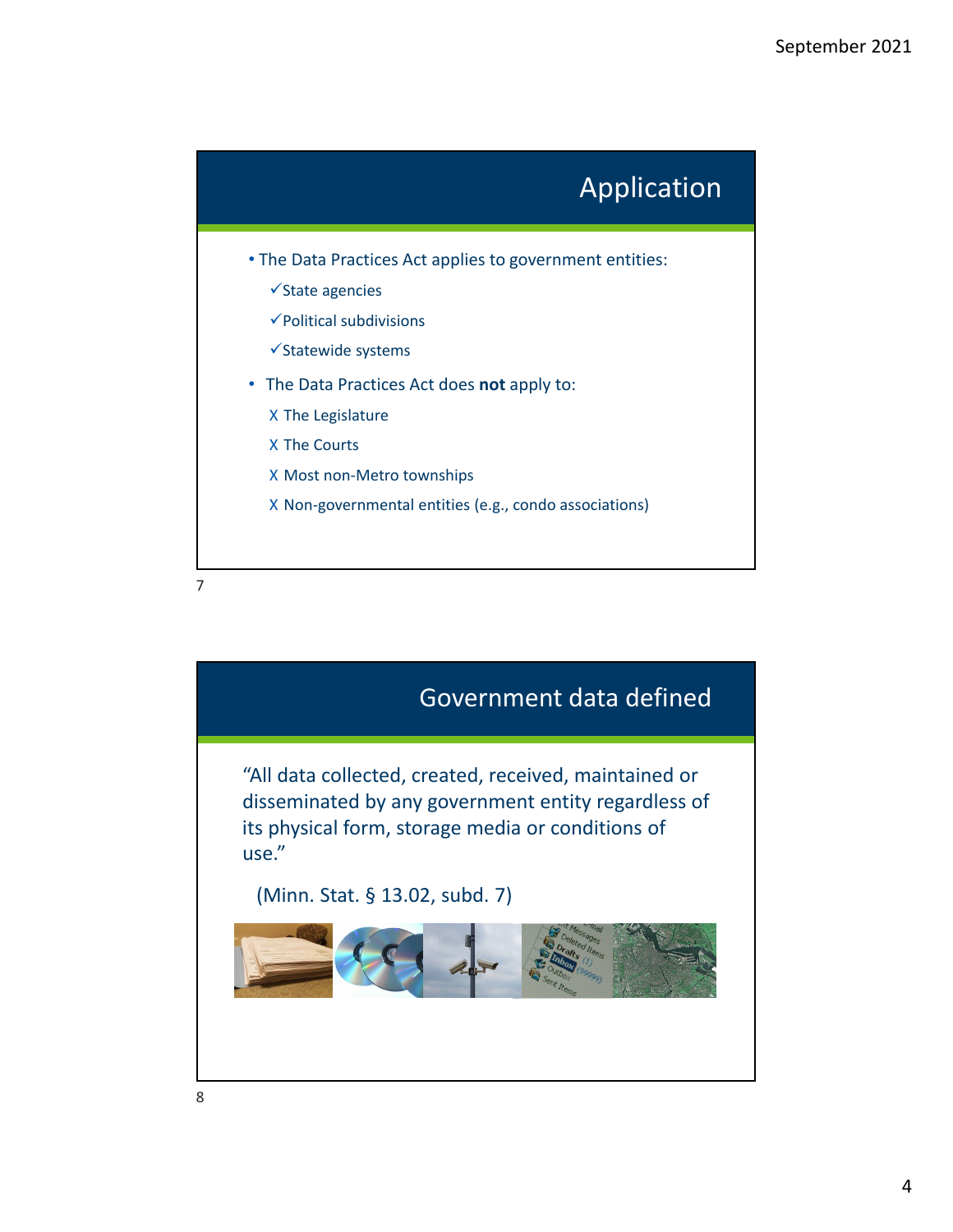| Types of government data                                                                                                                                                      |                                                                                                                                                                |  |
|-------------------------------------------------------------------------------------------------------------------------------------------------------------------------------|----------------------------------------------------------------------------------------------------------------------------------------------------------------|--|
| Data on individuals                                                                                                                                                           | Data not on individuals                                                                                                                                        |  |
| Data that identify someone<br>Public employee's telephone<br>$\bullet$<br>number<br>Name and address of adult<br>$\bullet$<br>arrestee<br>• Athlete of the week<br>photograph | Data that do not identify<br>someone<br>Makes and models of fleet<br>trucks<br>Names of companies that are<br>preferred vendors<br>List of government websites |  |

| Classification of government data       |                                                                                                                                                                                           |                                                                                                                                   |  |  |
|-----------------------------------------|-------------------------------------------------------------------------------------------------------------------------------------------------------------------------------------------|-----------------------------------------------------------------------------------------------------------------------------------|--|--|
| <b>Classification</b>                   | <b>Meaning of classification</b>                                                                                                                                                          | <b>Examples</b>                                                                                                                   |  |  |
| <b>Public</b>                           | Available to anyone for any reason                                                                                                                                                        | Government employee<br>name & salary                                                                                              |  |  |
| Private/<br>Nonpublic                   | Available to:<br>Data subject<br>Those in the entity whose work<br>$\bullet$<br>assignment requires access<br>Entities authorized by law<br>Those authorized by data subject<br>$\bullet$ | Government employee<br>home address & home<br>phone number<br>The subject of a complaint<br>that does not result in<br>discipline |  |  |
| Confidential<br>/Protected<br>nonpublic | Available to:<br>Those in the entity whose work<br>$\bullet$ .<br>assignment requires access<br>Entities authorized by law<br>Not available to the data subject                           | Data collected as part of<br>an active civil legal action                                                                         |  |  |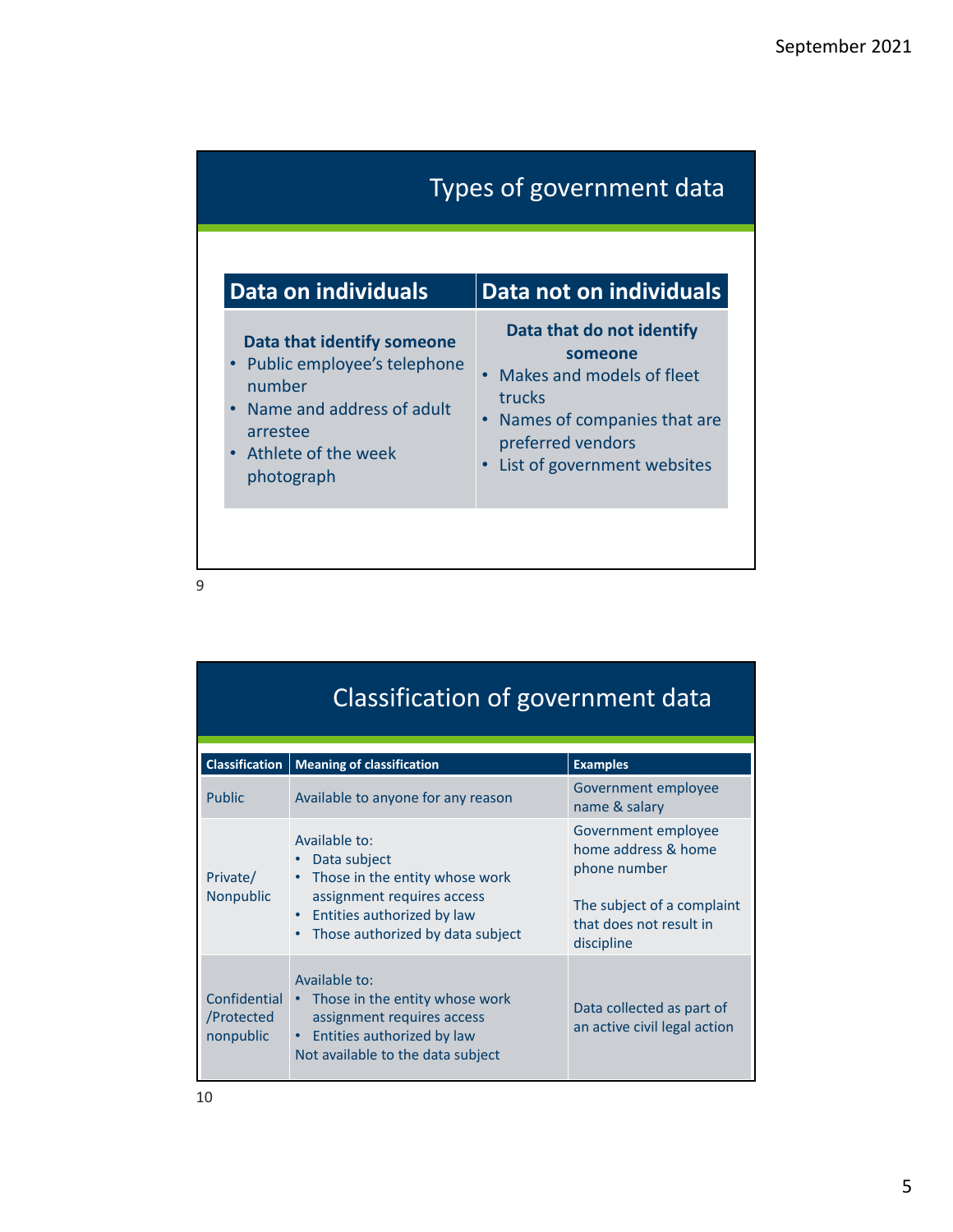

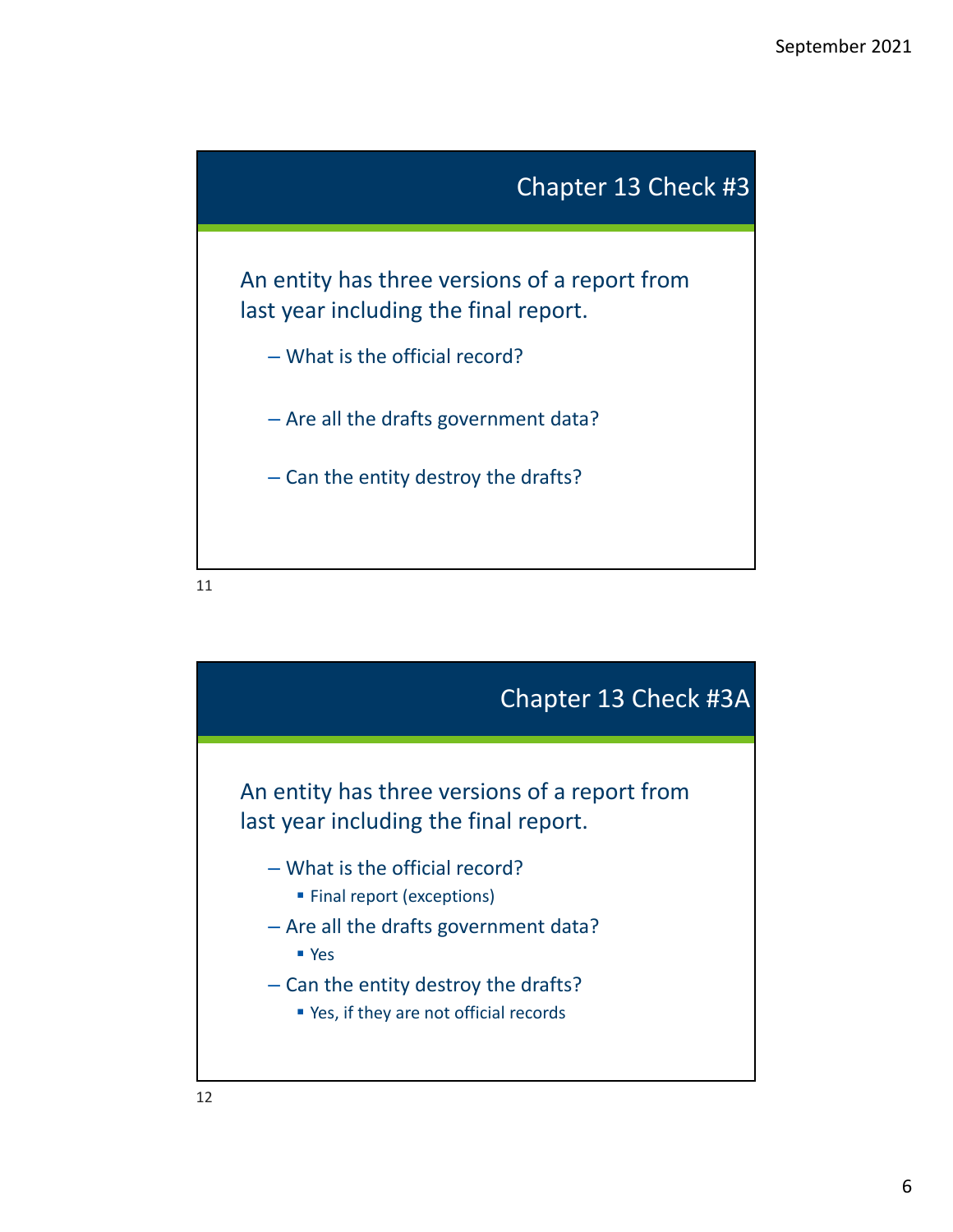

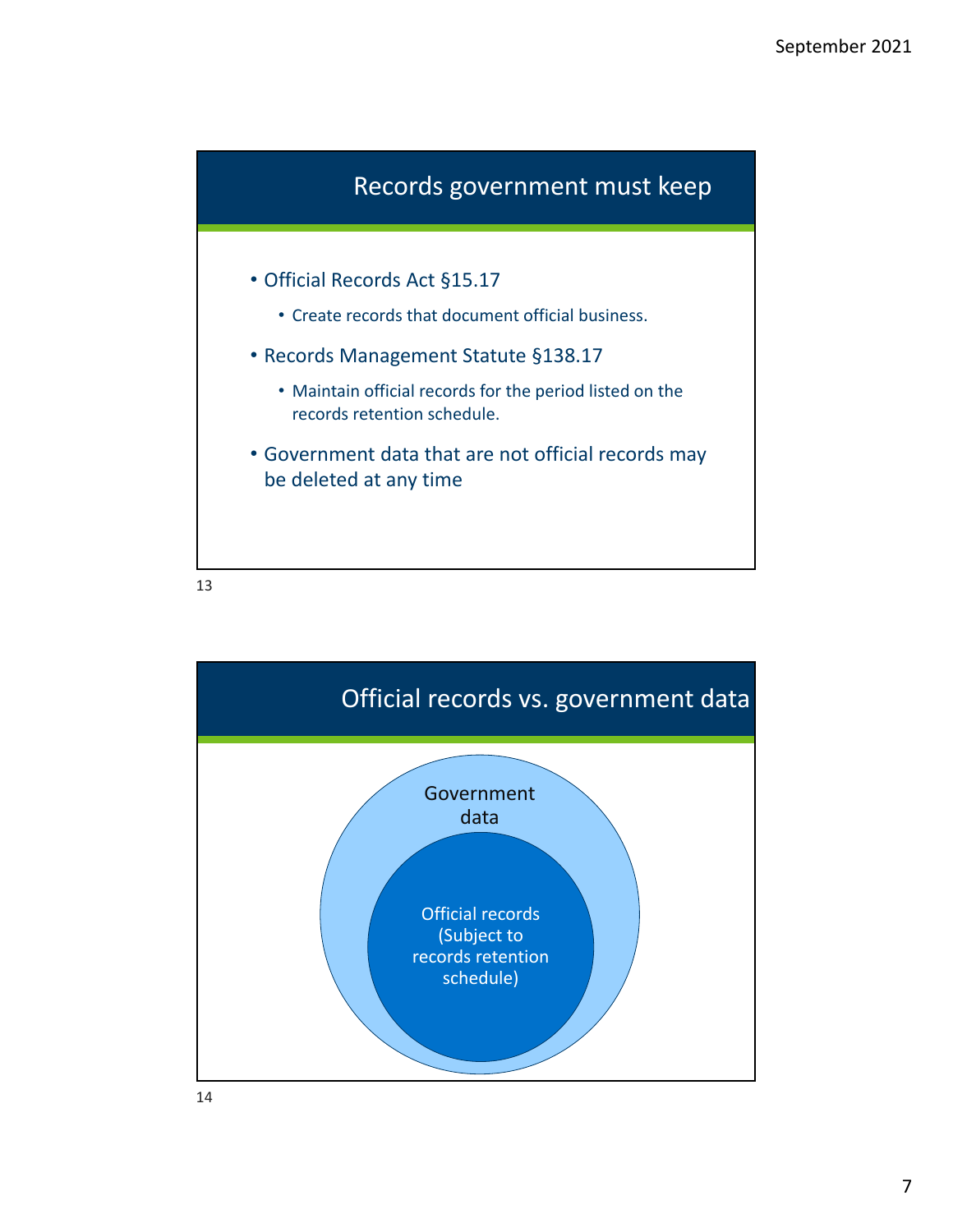

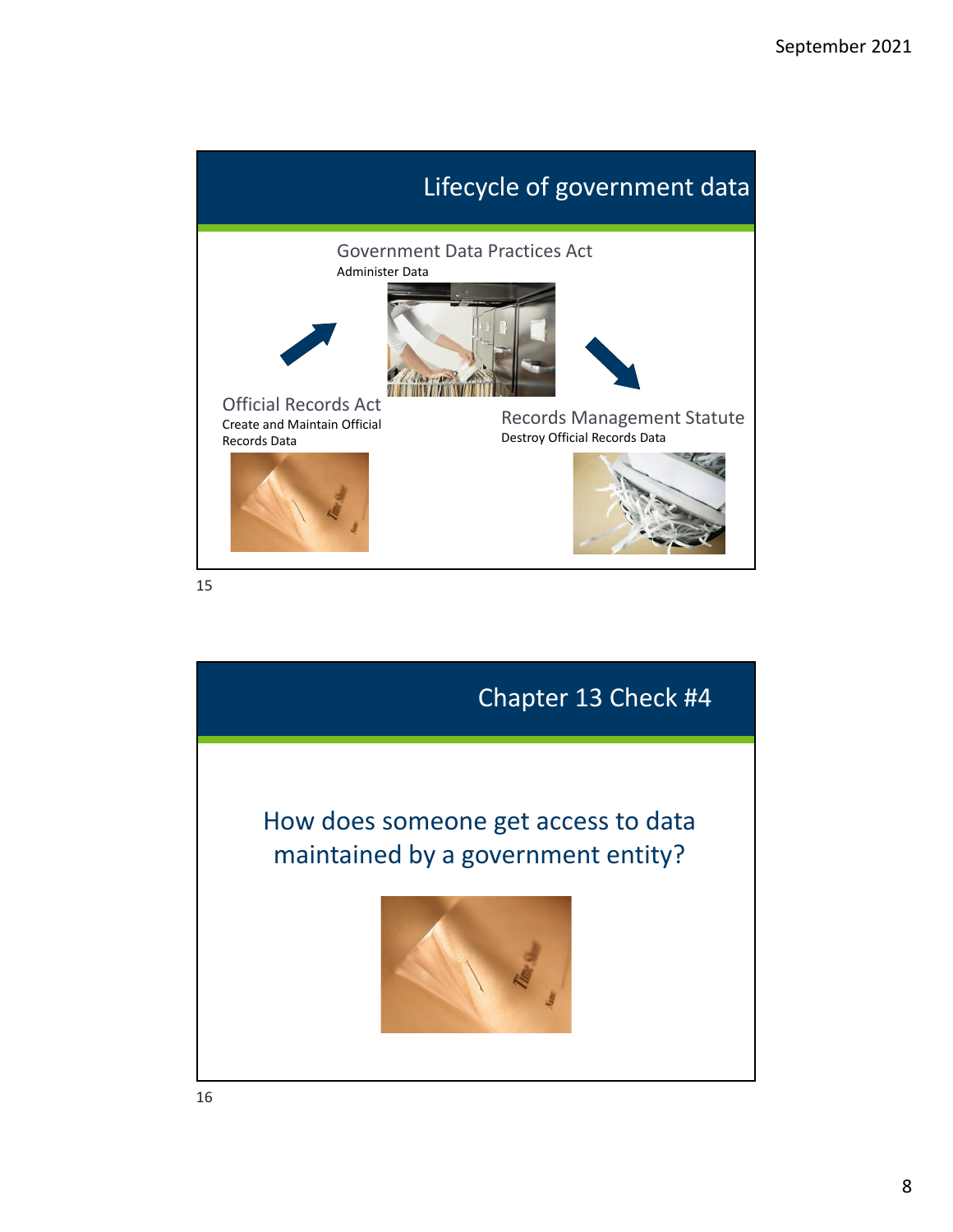

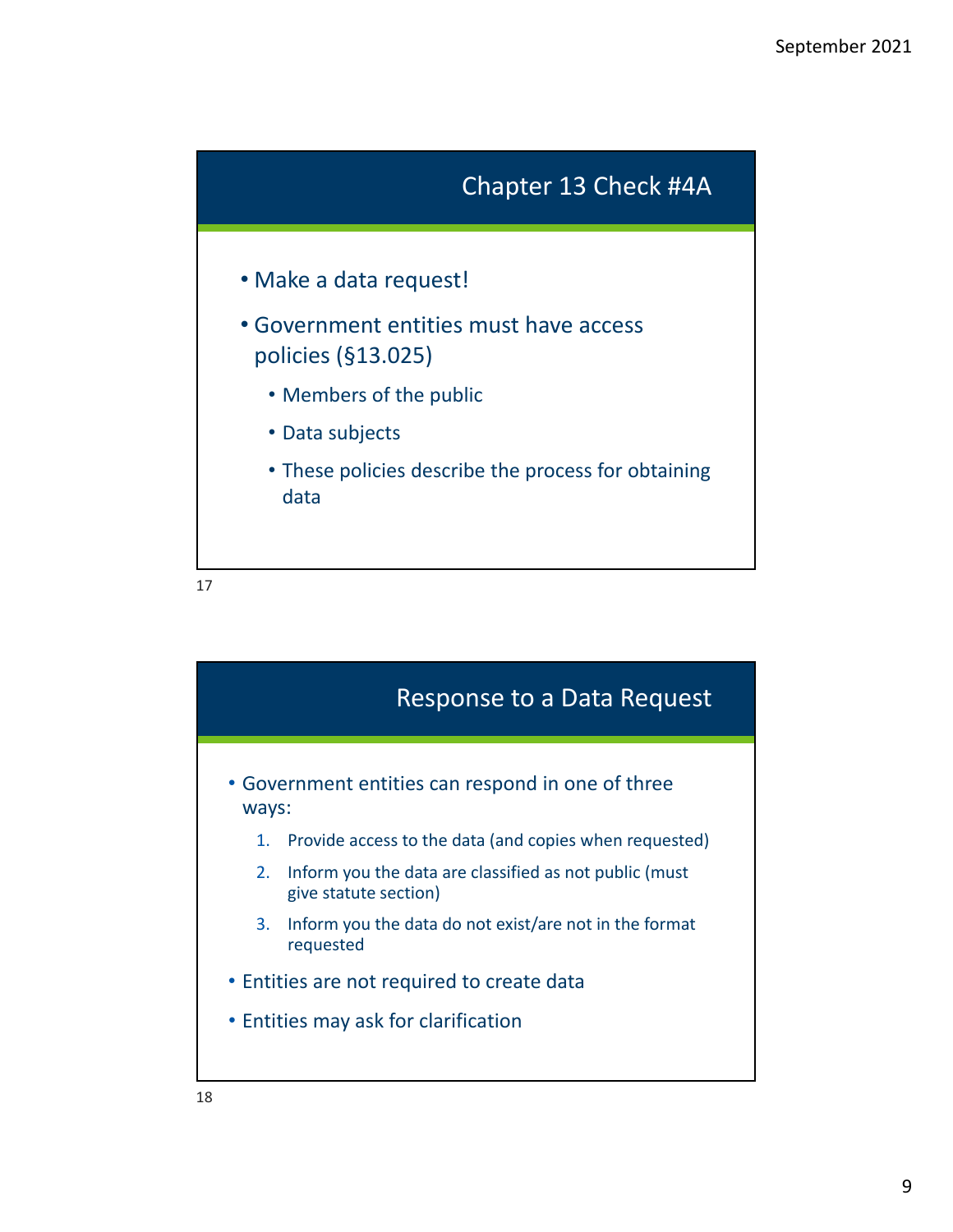| Data Request: Response Time |                                                         |                                                 |
|-----------------------------|---------------------------------------------------------|-------------------------------------------------|
|                             |                                                         |                                                 |
|                             | <b>Member of the Public</b><br>(Section 13.03, subd. 3) | <b>Data Subject</b><br>(Section 13.04, subd. 3) |
| Inspection<br>and/or copies | Appropriate and prompt, a<br>reasonable amount of time  | Immediately, if possible or<br>10 business days |
|                             |                                                         |                                                 |
|                             |                                                         |                                                 |
|                             |                                                         |                                                 |

|                      |                                                                                                                                                                                                                                                                                                                  | <b>Copy Costs</b>                                                                                                                                                                                                                                                             |
|----------------------|------------------------------------------------------------------------------------------------------------------------------------------------------------------------------------------------------------------------------------------------------------------------------------------------------------------|-------------------------------------------------------------------------------------------------------------------------------------------------------------------------------------------------------------------------------------------------------------------------------|
|                      | <b>Member of the Public</b>                                                                                                                                                                                                                                                                                      | <b>Data Subject</b>                                                                                                                                                                                                                                                           |
| Inspection<br>Copies | No charge or fee allowed<br>❖ 25¢ per page<br>100 or fewer, black and white,<br>legal/letter size paper copies<br>❖ Actual cost<br>All other copies<br>Time for search and retrieval<br>Time to make and transmit<br><b>Materials</b><br>No charge to separate public<br>from not public data<br>Electronic data | No charge or fee allowed<br>❖ Actual cost<br>Time to make and<br>transmit<br><b>Materials</b><br>No charge for search<br>and retrieval<br>No charge to separate<br>٠<br>public from not public<br>data<br>No charge to redact<br>private or confidential<br>data about others |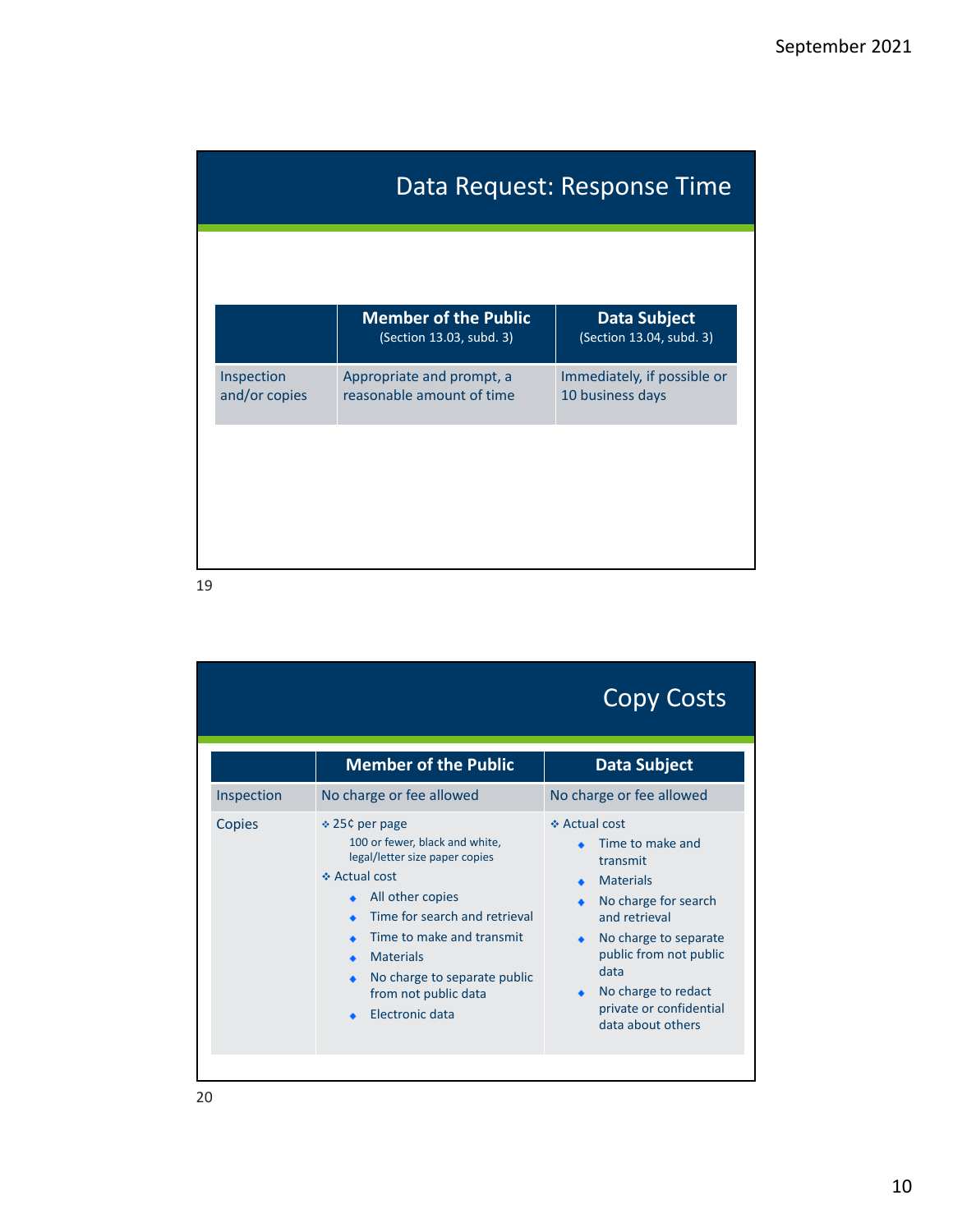

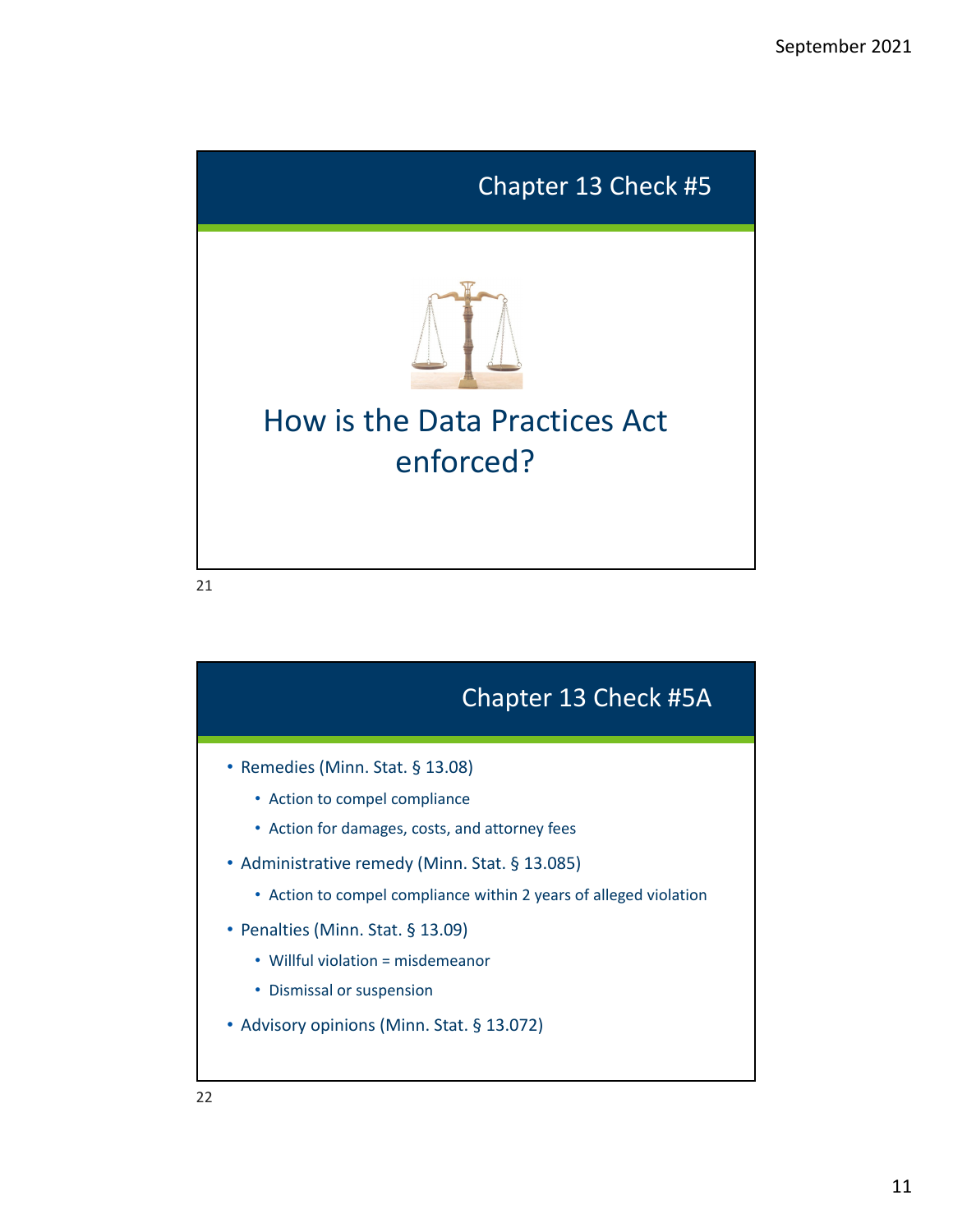

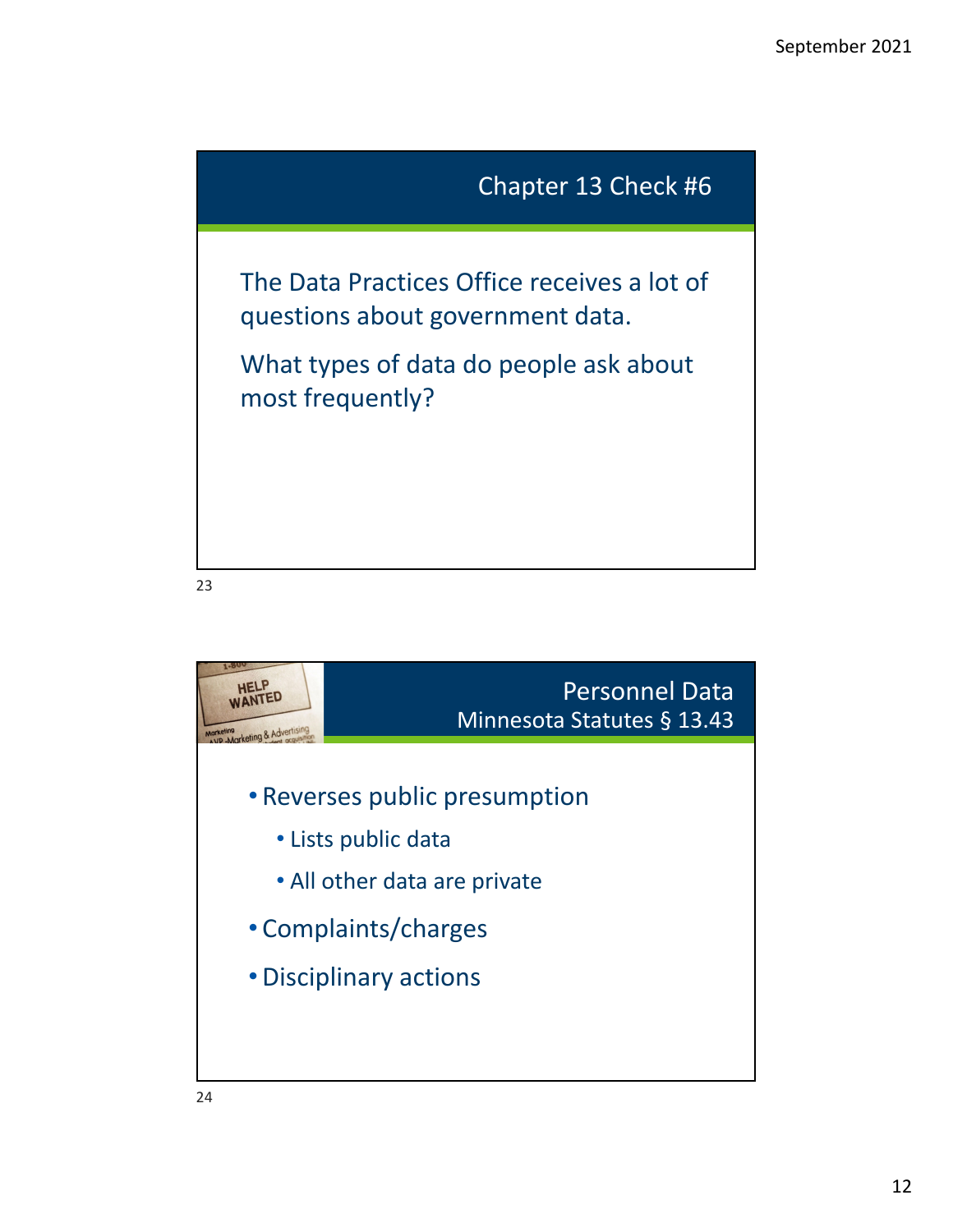

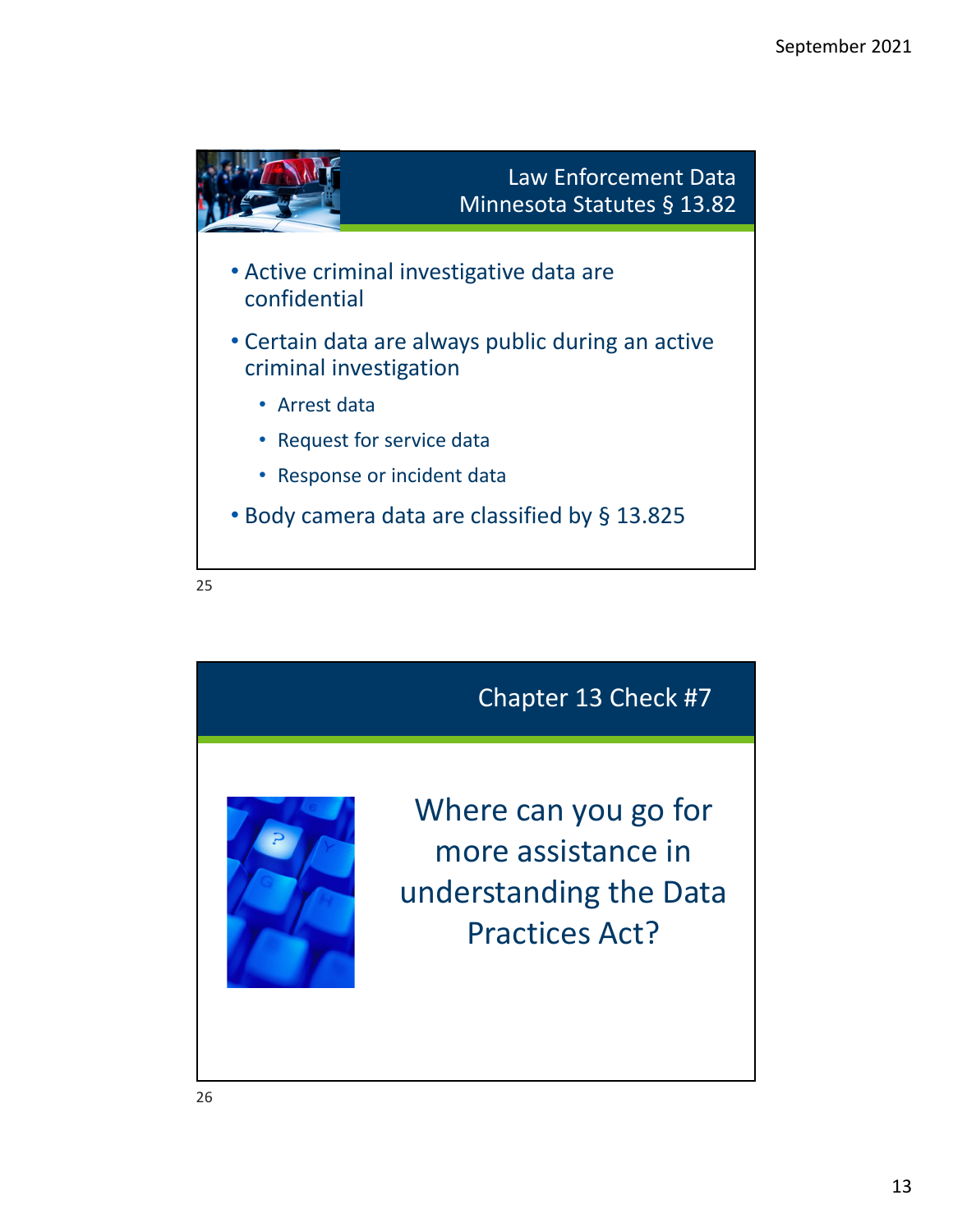